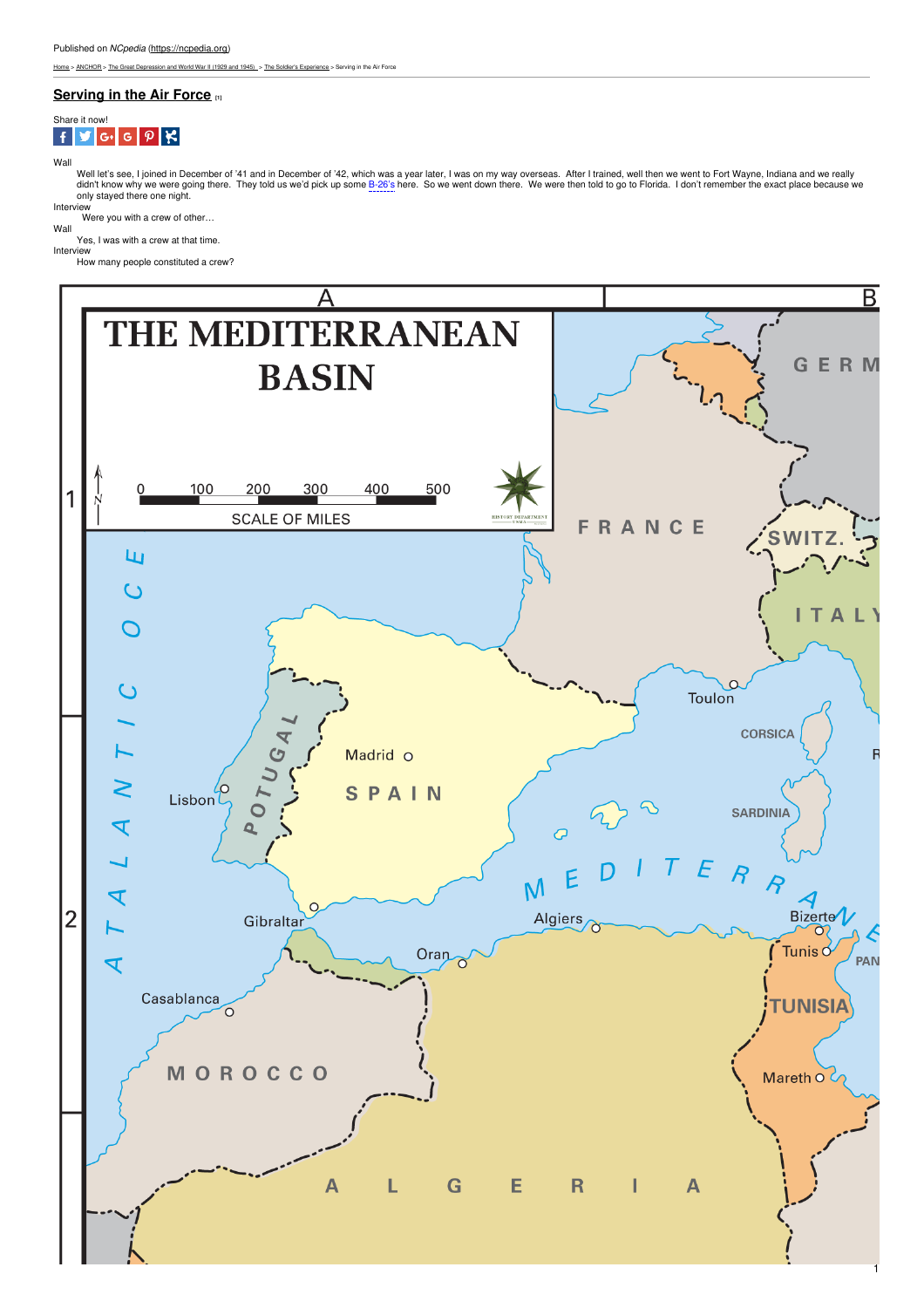

[2] *This map of the Mediterranean basin shows the places James Wall describes in his interview.*

### Wall

Well we flew in formations of threes. V's and if you were set in the back, then the fighters could get to you easier than if you were up in the middle because they had to go through all this fighting. The Germans had these 88mm guns and they were in batteries of three. If you were flying over Salerno, I could see a flash below me and a burst offlak above me. Well I knew there were going to be two more.

If you saw one flash on the ground and a burst, then you saw another flash on the ground that burst, you knew there was going to be a third one. So they had these 88mm guns and then if something happened to you, you got hit or something, then their fire would jump on you, you see. That's the way they had it set up there.

They had another method that they used. When we went to Rome, they set up this big curtain flak that you had to fly through. They weren't shooting directly at you, but they would put up this<br>big curtain and you had to fl bunch of flies.

Another thing that happened, we went out on a mission up into Italy. Coming back we ran into some problems, our crew did. We had to crash land, well it wasn't a crash landing, it was a pretty good landing on the Isle of Malta. Well we had to stay there quite a while before we could get off and get back. When we got back and I got back to my tent…the ground crews were there then<br>and they brought tents and we liv

l said, "Hey man, whatcha doing with my clothes on" and he said, "I didn't think you were coming back" (laughter). But that was routine. What they would do is if you didn't come back, they<br>would send your personal clothe

Interview<br>What was Malta like by the way? Wal

All I did was stay around the airplane there. I didn't get, we weren't sure we could get off. When we landed, we had to dump everything off, some of the gas and guns, just to get off the island.<br>So they had a short runway Intensiew

For the record, what kind of aircraft were you?

## Wall

A B26 which is a medium bomb.

Inter How many engine?

Wall

### Two, two engines. Interview

Fast?

Wall

They had a cruising speed of around 200 miles an hour. They could go 300. The first B26's that came out had a high mortality rate because they were hard to fly. People didn't understand<br>them. They had a lot of bugs in them Corrosion.

So actually when we landed in Morocco with it, we cracked it up. I remember getting bumped on the head and crawled up to the top, looked out the top and I saw one of my buddies running across the field (laughter). Cause these things would blow up you know, if the fire started and got in the gasoline. So Isaw him running and I jumped out and started running. That was in Old Corrosion. Of course they gave us another one right away.